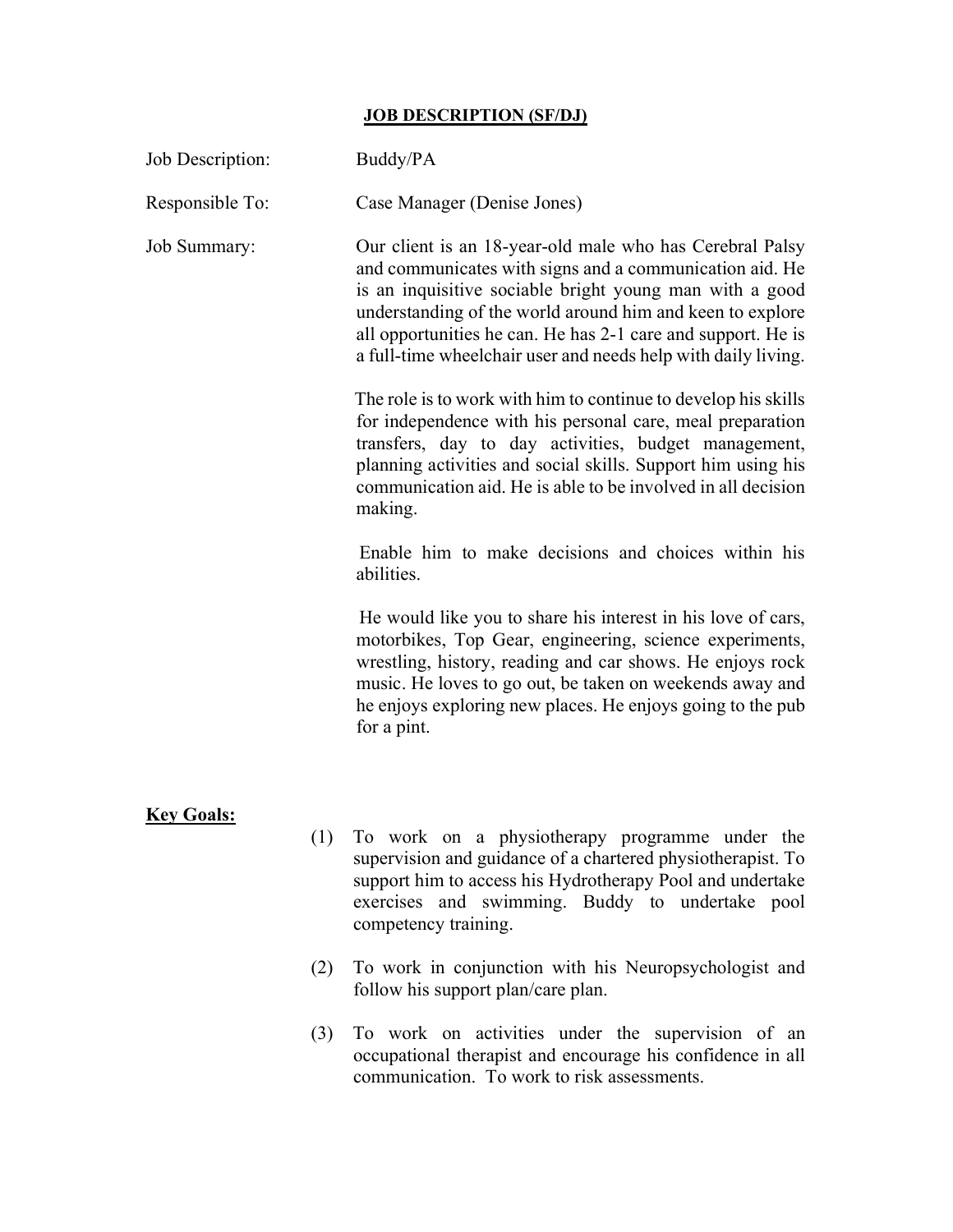- (4) Follow any instructions regarding the client's ability combined with the therapeutic needs of positioning and postural management. Support the client to communicate using his communication aid.
- (4) To support with planning and attending a wide range of activities in the community. To escort in his vehicle with another worker.

To drive him on outings (providing you have been accepted under the motor insurance).

- (5) To undertake sleep in shifts at the family home or when away on overnight stays or on holidays with him.
- (6) Respect the need for confidentiality when our client or his family speak/communicate on matters of a private and personal nature.
- (7) To support with shopping, meal preparation, Prepare meals and drinks with him. Light domestic duties.
- (8) To administer medication once trained.
- (9) Check all equipment is in safe working order as per risk assessments.
- (10) To complete daily support record logs.
- (11) To work closely with the Team Leader and Case Manager and liaise with health care professionals.
- (12) To support him with family matters and keep his mother informed of any changes if agreed by the client.
- (13) To attend all meetings with the Case Manager and Assistant Case Manager.
- (14) To complete all mandatory and client specific training.

Petty Cash: Be responsible for any "petty cash" which may be made available to you and keep a record of expenditure with receipts.